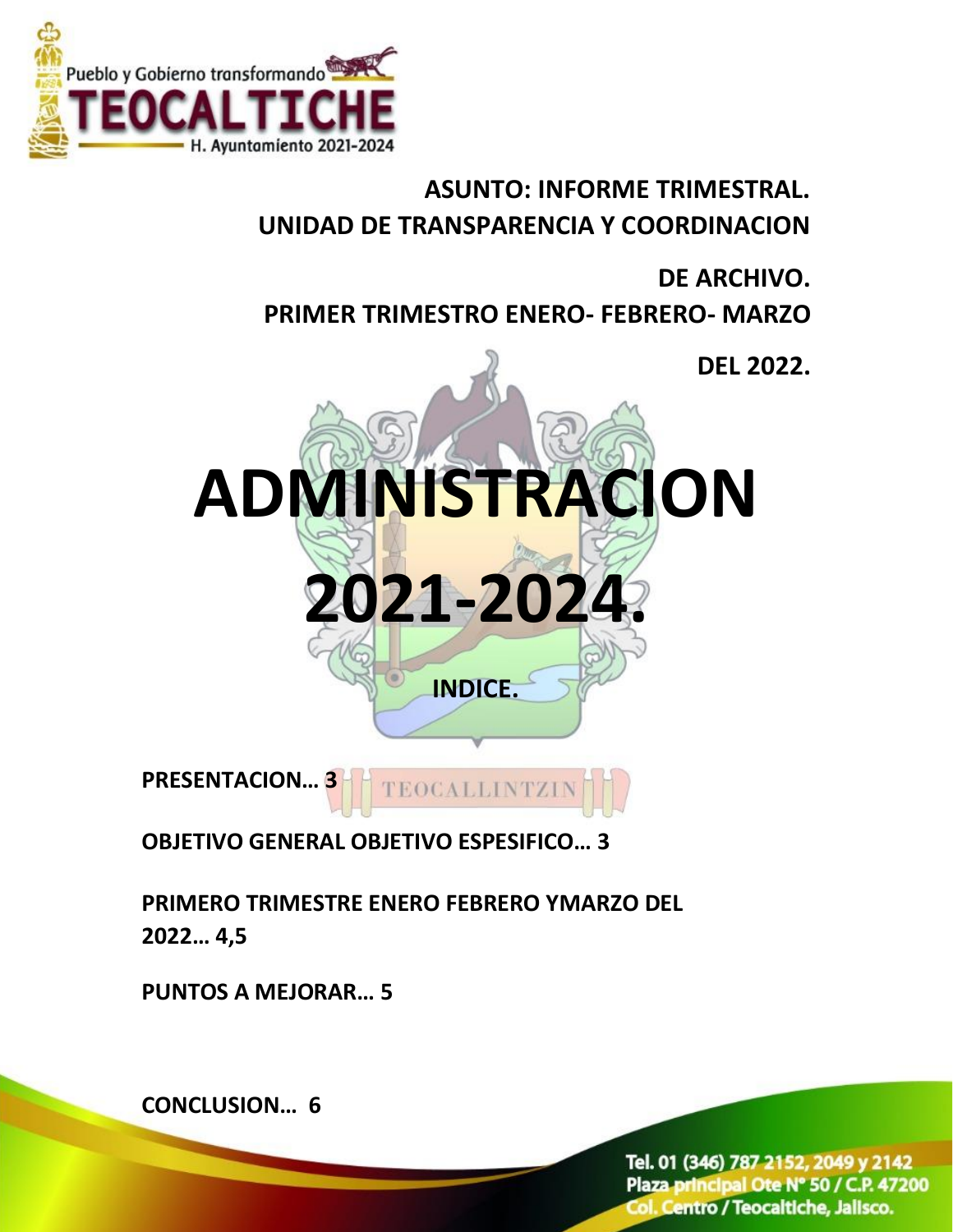

# **PRESENTACION:** EL PRESENTE INFORME TRIMESTRAL, TIENE LA FINALIDAD DE COMPARTITR A LOS CIUDADANOS LASACTIVIDADES CORRESPONDEN AL LOS MESES DE ENERO, FEBRERO, MARZO QUE SON EL PRIMER TRIMESTRE DEL AÑO 2022. **OBJETIVO GENERAL:** EL OBJETIVO GENERAL ES UTILIZAR TODOS RECURSOSDE LAS TECNOLOGIAS Y LAS NUEVAS ACTUALIZACIONES EN MATERIA DE TRANSPARENCIA PARA BRINDARLE AL CIUDADANO LA INFORMACION PUBLICA NECESARIA, TAMBIEN EN MATERIA ARCHIVOLLENAR RESPECTIVAMENTE LOS CATALOGOS DOCUMENTALES Y TENER UN ORDEN EN EL ARCHIVO GENERAL.

## **OBJETIVO ESPESIFICO:**

 TRANSPARENTAR LA INFORMACION PUBLICA Y TENERUN ARCHIVO GENERAL EL ORDEN.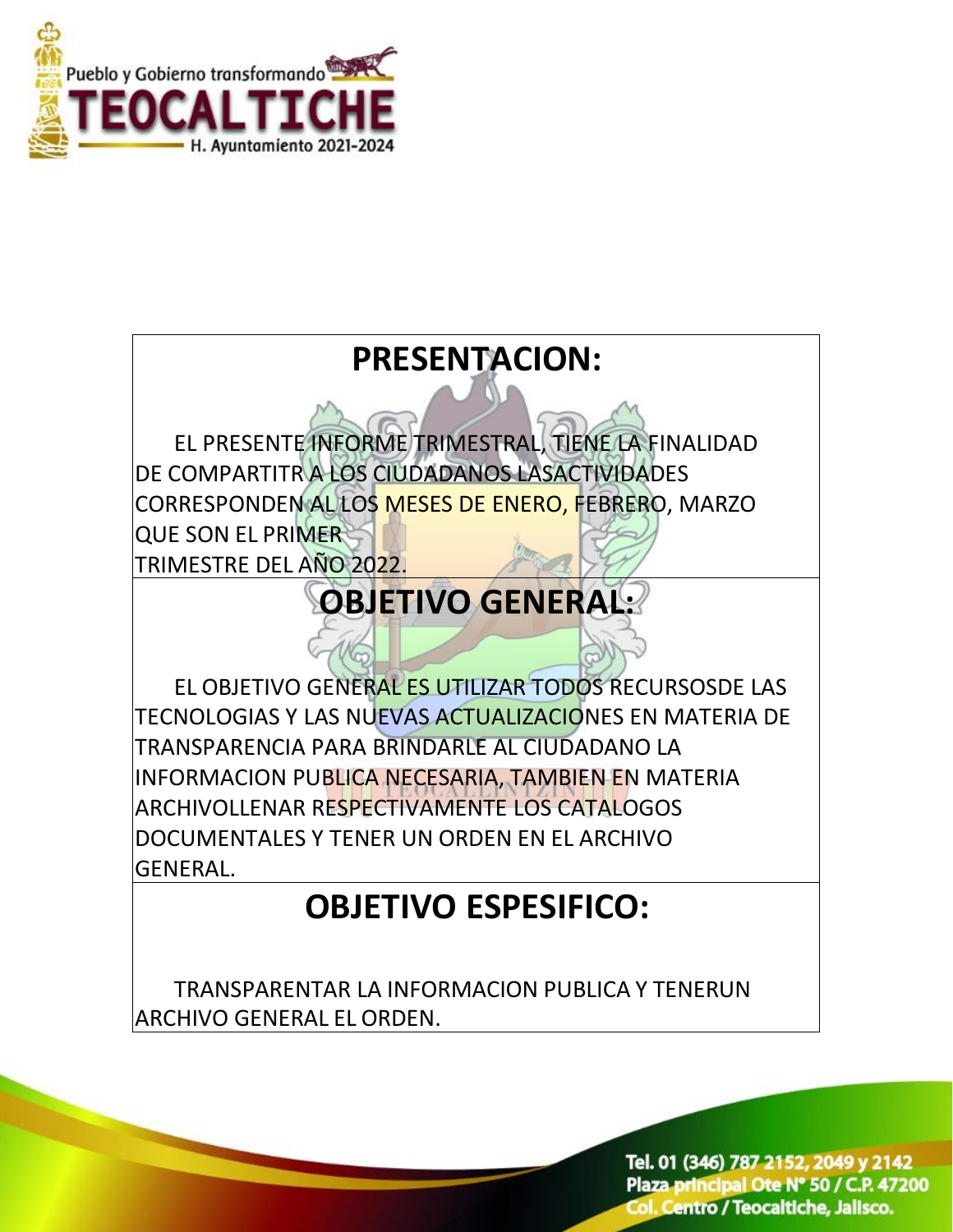

## *PRIMER TRIMESTRE DEL AÑO 2022*

### *INFORME DE ENERO*

*EN EL MES DE ENERO SE REALIZARON LAS SIGUIENTES ACTIVIDADES:*

 *RECEPCION DE SOLICITUDES Y RECURSOS DE ACCESO A LAINFORMACION.*

*TOTAL, DE SOLICITUDES 86, 43 PLATAFORMA NACIONAL Y 43 DE CORREO Y 19 AFIRMATIVOS ORDINARIOS*

- *CONTESTACIONES DE LAS SOLICITUDES Y RECURSOS DE ACCESO A LAINFORMACION.*
- *ACTUALIZACION CONSTANTE DEL PORTAL DE TRANSPARENCIA DELMUNICIPIO.*
- *REGURDO DE LOS ARCHVIO DE LAS DEPENDENCIAS Y LLENADO DE LOSCATALOGOS DIGITALES.*
- *TRABAJO ADMINISTRATIVO AL GIRAR OFICIOS A LAS DEPENDENCIAS*

#### *INFORME DE FEBRERO*

EOCALLINTZII

*EN EL MES DE FEBRERO SE REALIZARON LAS SIGUIENTES ACTIVIDADES*

- *RECEPCION DE SOLICITUDES Y RECURSOS DE ACCESO A LAINFORMACION.*
- *TOTAL, DE SOLICITUDES 88, 43 PLATAFORMA NACIONAL Y 45 DE CORREOY 5 AFIRMATIVOS ORDINARIOS*
- *CONTESTACIONES DE LAS SOLICITUDES Y RECURSOS DE ACCESO A LAINFORMACION.*
- *ACTUALIZACION CONSTANTE DEL PORTAL DE TRANSPARENCIA DELMUNICIPIO.*
- *CAPACITACION EN MATERIA DE TRANSPARENCIA 2 DIAS CURSO VIRTUAL.*
- *VISITA AL ITEI EN GUADALAJARA.*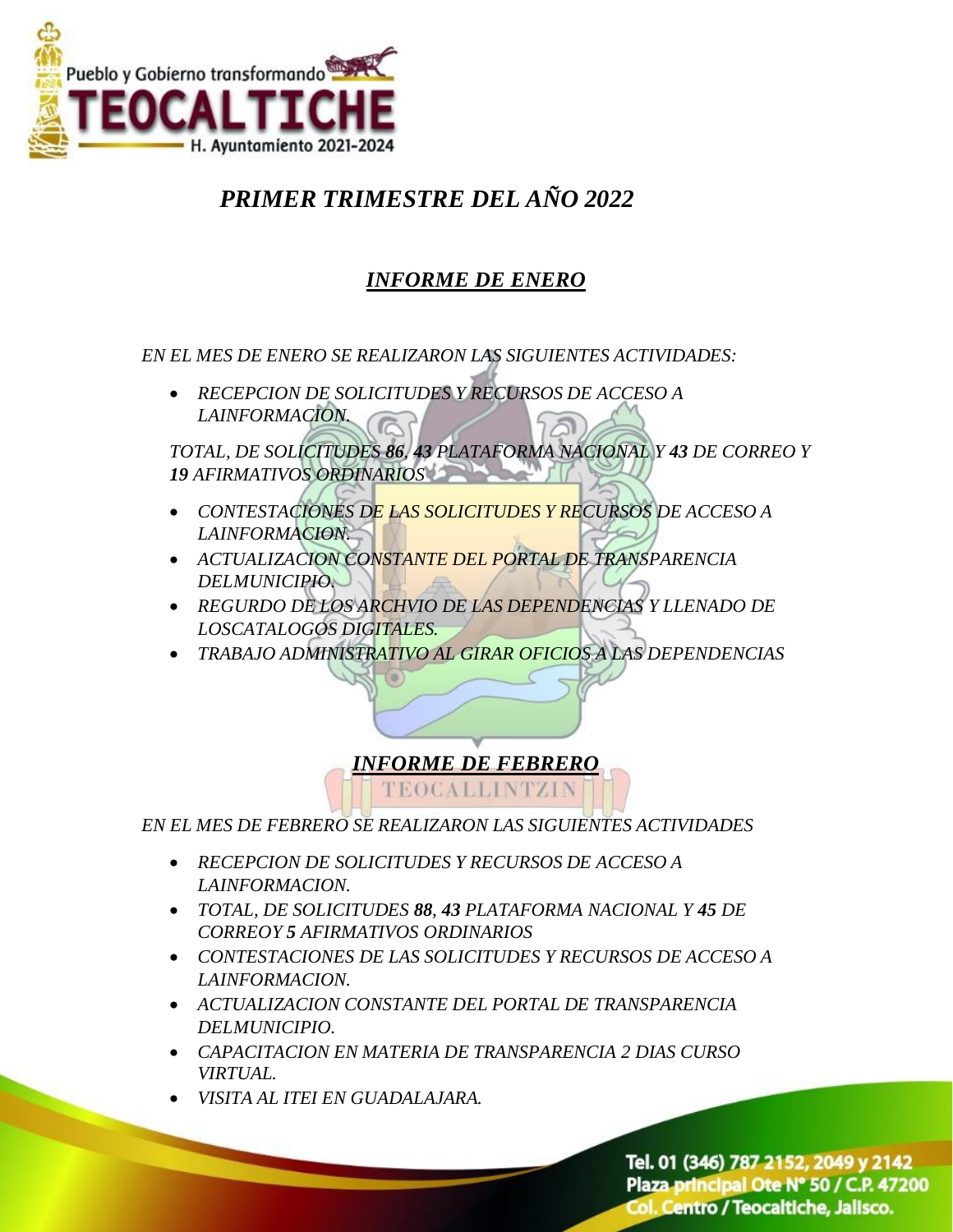

### *INFORME DE MARZO*

*EN EL MES DE MARZO SE REALIZARON LAS SIGUIENTES ACTIVIDADES*

- *RECEPCION DE SOLICITUDES Y RECURSOS DE ACCESO A LAINFORMACION.*
- *TOTAL, DE SOLICITUDES 122, 48 PLATAFORMA NACIONAL Y 74 DECORREO Y 38 AFIRMATIVOS ORDINARIOS*
- *CONTESTACIONES DE LAS SOLICITUDES Y RECURSOS DE ACCESO A LAINFORMACION.*
- *ACTUALIZACION CONSTANTE DEL PORTAL DE TRANSPARENCIA DELMUNICIPIO.*
- *VISITA AL ITEI EN GUADALAJARA.*
- *ARCHVAR LOS DOCUMEN TOS DE LA PESION Y DEL AUDITORIO.*



- *CAPACITACION EN MATERIA DE ARCHIVO.*
- *CAPACITACION Y ACTUALIZACION EN MATERIA DETRANSPARENCIA.*
- *ACTUALIZACION CONSTANTE DEL PORTAL OFICIAL DETRANSPARENCIA.*

*CONTINUAR CON LAS MEDIDAS SANITARIA NECESARIAS PARA EVITAR LA PROPAGACION DEL VIRUS DE COVID- 19.*